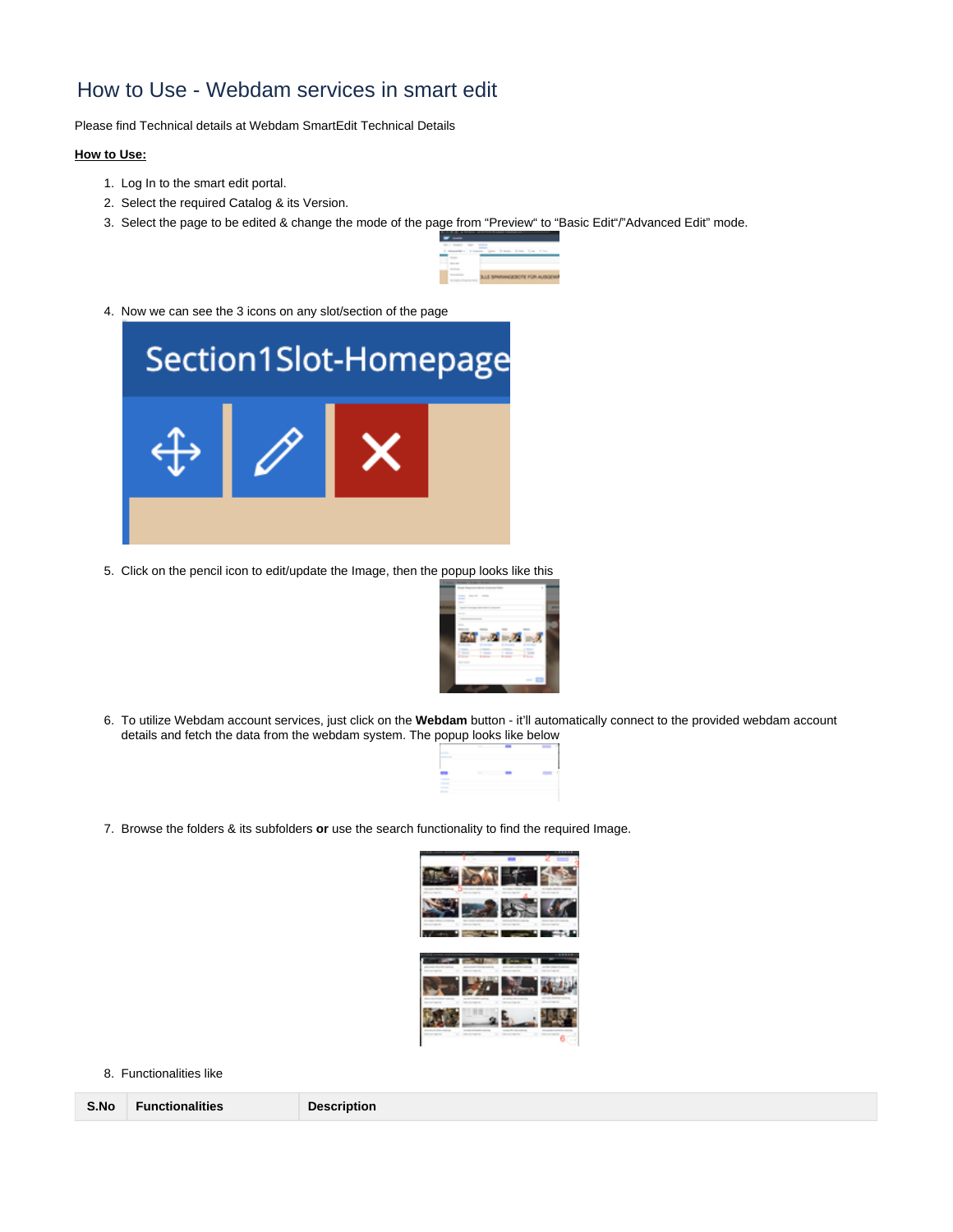| $\mathbf{1}$ . | Search bar & search button           | If we know the image details, please enter the Image code or name or description to get the exact<br>result.                                                                                                                                                                                                               |
|----------------|--------------------------------------|----------------------------------------------------------------------------------------------------------------------------------------------------------------------------------------------------------------------------------------------------------------------------------------------------------------------------|
| 2.             | Upload Media button                  | Initially, this button will be in disable state, Once the user selects the image to be uploaded - Upload<br>Media button will get enabled.                                                                                                                                                                                 |
| 3.             | Close X button                       | This button is used to close the Webdam popup                                                                                                                                                                                                                                                                              |
| 4.             | Checkbox - to pick an image          | Only one image at a time is possible to select. When we select an image, upload button will get<br>enable as below screenshot.                                                                                                                                                                                             |
| 5.             | Select your Image Size -<br>Dropdown | This dropdown is used to select the desired size/resolution of the Image.                                                                                                                                                                                                                                                  |
| 6.             | Pagination                           | This pagination icons are used to show the next/previous paged results.                                                                                                                                                                                                                                                    |
|                |                                      | Previous Icon $\left\langle \epsilon \right\rangle$ : Will be disabled in first page, as there won't be any previous page results. It will<br>be enable when previous page results exists.<br>next Icon (>) : On click of this button, shows up next paged results. It'll be disabled when there are<br>no results exists. |
|                |                                      | <b>CATI</b>                                                                                                                                                                                                                                                                                                                |
| 7.             | Validation                           | Search bar - empty validation<br>If user didn't select the size of the Image - Error will be shown as below.                                                                                                                                                                                                               |

After selecting the size of the Image, click on the **upload media** button - the next view looks like this



If we want to update **code/name/Alt Text** - we can change accordingly.

After checking the details, click on the upload button. the Image tile will get updated and looks like this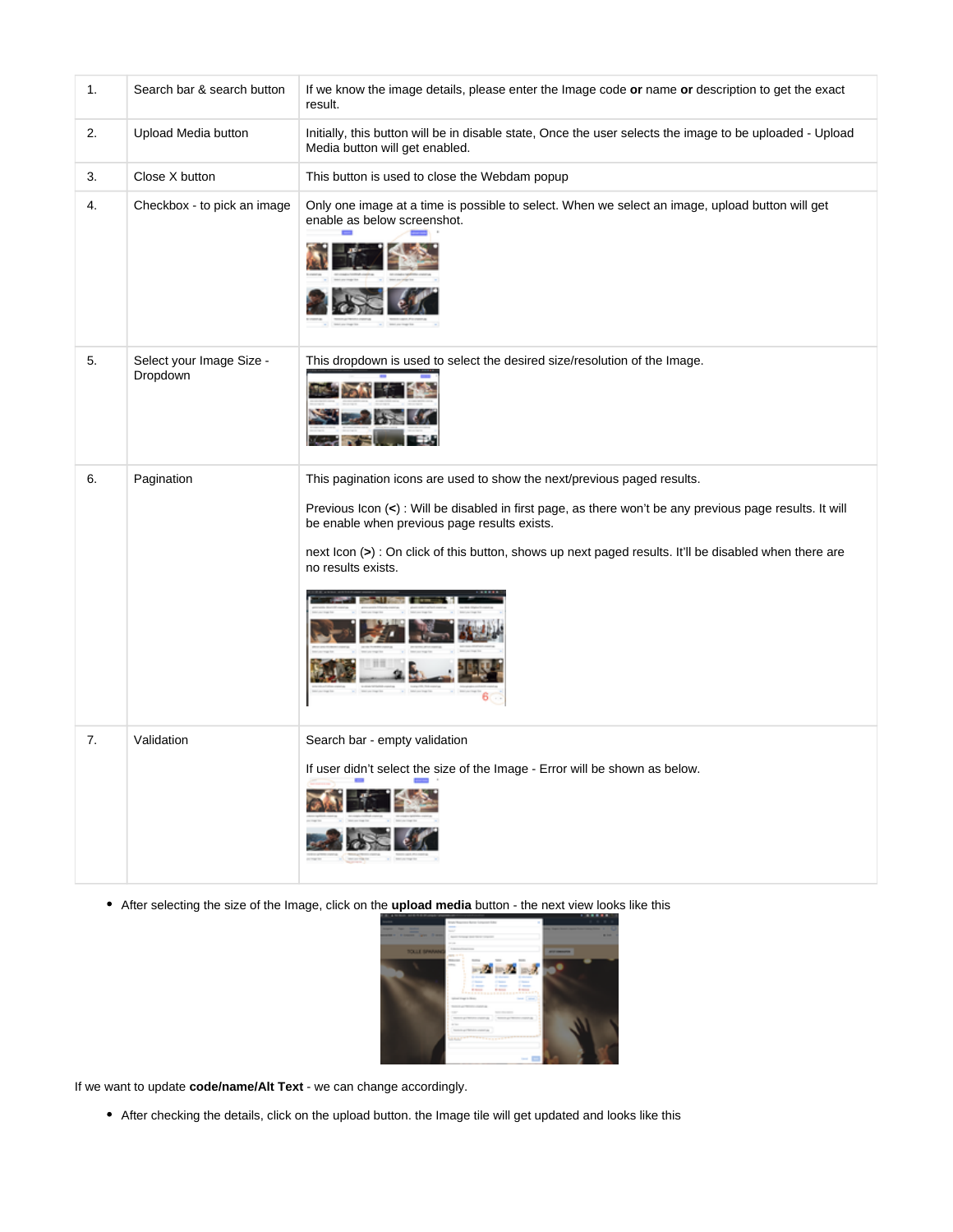| a british additional compa-                                                            |                                                                                                                                                                                        |                   |
|----------------------------------------------------------------------------------------|----------------------------------------------------------------------------------------------------------------------------------------------------------------------------------------|-------------------|
| ۰<br><b>The Contract</b><br>$-$<br>-<br><b>Branch</b><br>-<br><b>A SHOPPER COMPANY</b> | <b>Service State</b>                                                                                                                                                                   | ۰<br>--           |
|                                                                                        | Single Reservator Barnet Component States<br>٠                                                                                                                                         |                   |
| <b>TOLLE SPAANAC</b>                                                                   | ment forced more.<br>-<br><b>Service</b>                                                                                                                                               | <b>STATISTICS</b> |
|                                                                                        | lease increase that there beams<br>-                                                                                                                                                   |                   |
|                                                                                        | ___<br>$\sim$<br>÷                                                                                                                                                                     |                   |
|                                                                                        | $\sim$                                                                                                                                                                                 |                   |
|                                                                                        | <b><i><i><u>ALCOHOLS</u></i></i></b>                                                                                                                                                   |                   |
|                                                                                        | <b>States</b><br><b>County</b><br><b>Distances</b><br><b>happen</b><br><b>College</b><br>--<br><b>College</b><br><b>STATISTICS</b><br>$\frac{1}{2}$<br>$+$<br><b>State</b><br>$\cdots$ |                   |
|                                                                                        | <b>SAN FRANK</b>                                                                                                                                                                       |                   |
|                                                                                        |                                                                                                                                                                                        |                   |
|                                                                                        |                                                                                                                                                                                        |                   |
|                                                                                        |                                                                                                                                                                                        |                   |

Finally, click on the **Save** button, the image will be updated.

#### **Catalog Version :**

**Staged:** If we're modifying data on the staged version, we need to perform synchronization to see changes on the website.

**Online:** If we're directly modifying the content in the Online version (not recommended) - we can see the change immediately.

## **New Image Component in Smart edit:**

To create a new image component with Webdam Asset directly in smart edit, the process is the same as explained above but the place is different.

| line is incomplex<br><b><i><u>American</u></i></b> | $\overline{\gamma}_{\rm{max}}$<br>Can Elect<br><b>Source</b>                          | Appear Oil Contest Casting - Doll               |
|----------------------------------------------------|---------------------------------------------------------------------------------------|-------------------------------------------------|
| <b>Microsoft Address Contract of</b>               | <b>The State Street</b><br><b>AND CATALOGS</b><br>They are often components and asset | in believes, sincere la coura lichtennelitrogen |
| <b>SHA EDWARD</b>                                  | Conserved Service - Service Conserversity                                             |                                                 |
|                                                    | Search component bate for racing                                                      | i,                                              |
| <b>CAnalysist</b>                                  | ga king Component                                                                     |                                                 |
| and manager                                        | п                                                                                     |                                                 |
| $-$                                                |                                                                                       |                                                 |
|                                                    | Wednesday and the Party<br>-<br><b>Service</b><br>--                                  |                                                 |
|                                                    | ۰<br>clear include:<br>the Company's                                                  |                                                 |

As shown in the screenshot, click on **+Component** & pick any Image Component - let's drag and drop **SimpleBannerComponent** to any desired slot and it'll pop up like below

After clicking on the Webdam button, it'll connect to the Webdam account and follow the abovedescribed procedure.